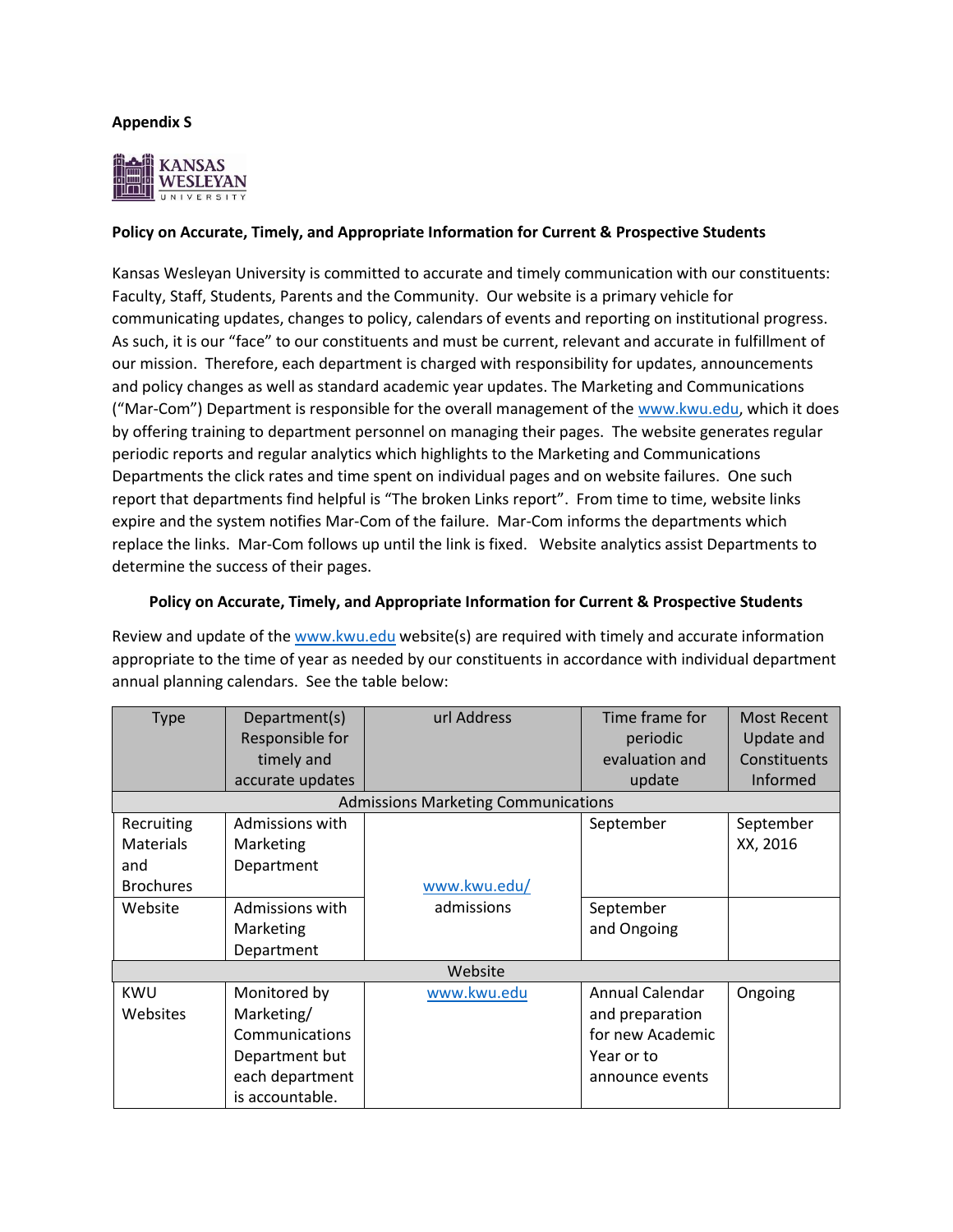| Website          | Marketing/              | www.kwu.edu/                                               | As needed upon    | Ongoing      |
|------------------|-------------------------|------------------------------------------------------------|-------------------|--------------|
| Directory        | Communications          | academics/ faculty staff-                                  | notification from |              |
|                  | Department              | directory                                                  | <b>HR</b>         |              |
| MyKWU            | Admissions,             | https://kwes.acck.edu/                                     | Ongoing           | Ongoing      |
| Student          | Registrar,              | ics                                                        |                   |              |
| Portal           | Student                 | (Requires secure logon)                                    |                   |              |
|                  | <b>Financial Aid</b>    |                                                            |                   |              |
| MyKWU            | Department for          | https://kwes.acck.edu/                                     | Ongoing           | Ongoing      |
| Intranet         | <b>Internal KWU</b>     | ics                                                        |                   |              |
|                  | staff faculty           | (Requires secure logon)                                    |                   |              |
|                  | communication           |                                                            |                   |              |
|                  | and information         |                                                            |                   |              |
|                  | warehouse               |                                                            |                   |              |
| Yotee's          | Bookstore and           | http://www.yoteesbooks.co                                  | Each Term         | Each Term    |
| Bookstore        | <b>Business Office</b>  | m/                                                         |                   |              |
| <b>Athletics</b> | <b>Athletics</b>        | www.kwucoyotes.com                                         | Daily             | Ongoing      |
| Website          |                         |                                                            |                   |              |
|                  | Department              |                                                            |                   |              |
|                  |                         | <b>Bulletin Boards / Posters</b>                           |                   |              |
| <b>Bulletin</b>  | Departments             | N/A                                                        | Annual Calendar   | Ongoing      |
| <b>Boards</b>    |                         |                                                            | and preparation   |              |
|                  |                         |                                                            | for new Academic  |              |
|                  |                         |                                                            | Year or to        |              |
|                  |                         |                                                            | Announce events   |              |
| Posters          | Prepared by             | N/A                                                        | Annual Calendar   | Ongoing      |
|                  | Departments,            |                                                            | and preparation   |              |
|                  | Authorized by           |                                                            | for new Academic  |              |
|                  | Student                 |                                                            | Year or to        |              |
|                  | Development             |                                                            | Announce events   |              |
|                  |                         | <b>Student Handbooks and Academic Catalogs</b>             |                   |              |
| Student          | Student                 | http://www.kwu.edu/curre                                   | Summer in         | August 2016  |
| Handbook         | Development             | nt-students/student-                                       | preparation for   |              |
|                  |                         | development/student-                                       | new academic      |              |
|                  |                         | development-policies/                                      | year and as       |              |
|                  |                         | 2016-17 Handbook                                           | changes occur     |              |
| Academic         | Provost and             | http://www.kwu.edu/acade                                   | Summer in         | October      |
| Catalog          | Registrar,              | mics/office-of-the-                                        | preparation for   | 2016         |
|                  | Curriculum              | registrar/course-catalogs                                  | new academic      |              |
|                  | Committee,              |                                                            | year and as       |              |
|                  | <b>Division Council</b> |                                                            | changes occur     |              |
|                  |                         | Program Changes, Fees Changes and other Important Policies |                   |              |
| Programmati      | President's             | http://www.kwu.edu/future                                  | October for       | October 6,   |
| c Fees           | Council, Board of       | -students/tuition-                                         | following         | 2016 letter  |
|                  | Trustees,               | fees/financial-aid/charges-                                | academic year     | to parents   |
|                  | Student                 | costs-and-payment-plans                                    |                   | and email to |
|                  | Financial               |                                                            |                   | students     |
|                  | Planning                |                                                            |                   | from         |
|                  |                         |                                                            |                   | President,   |